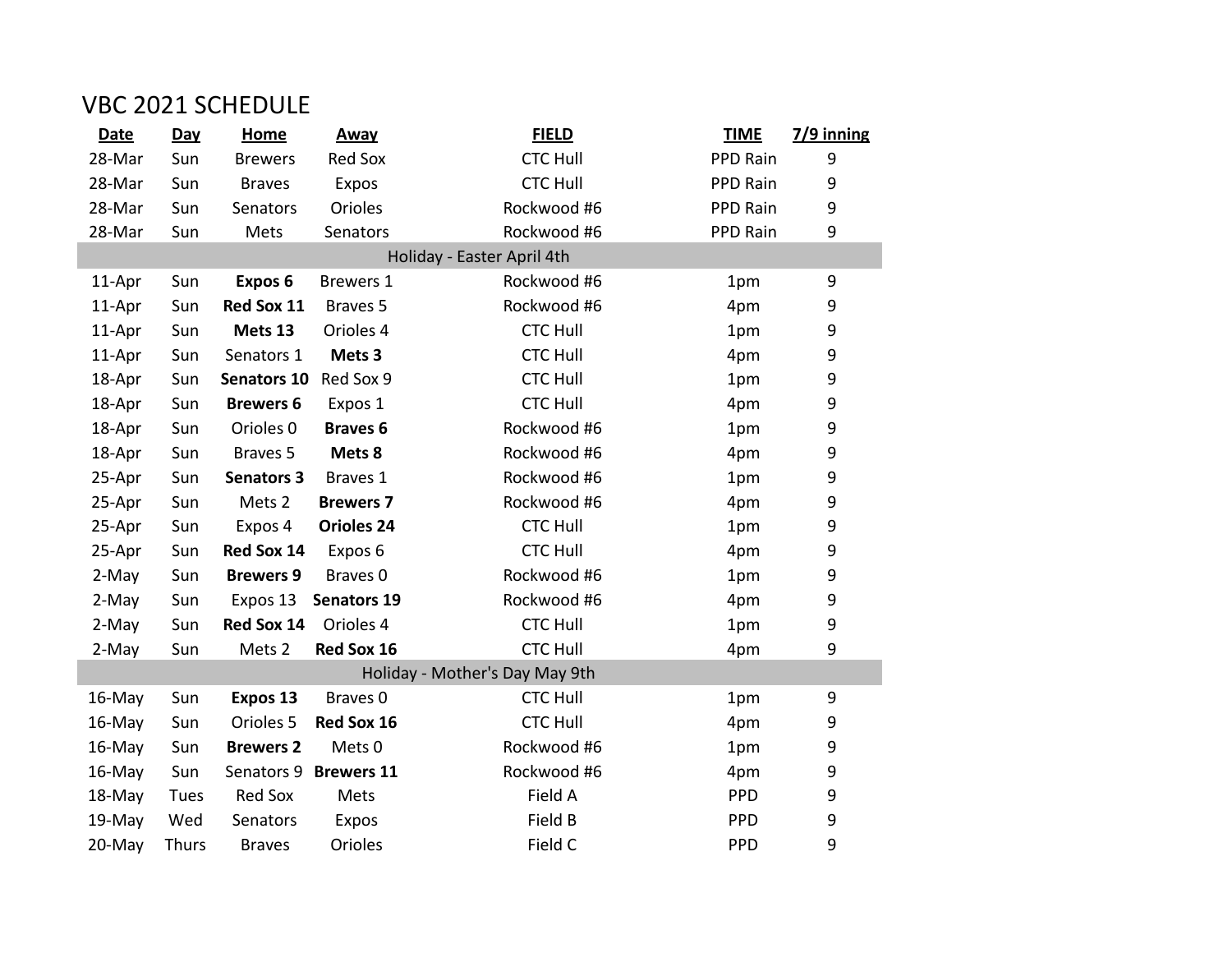| 23-May                           | Sun         | Braves 9           | Red Sox 25            | <b>CTC Hull</b>                 | 1pm        | 9                |  |  |
|----------------------------------|-------------|--------------------|-----------------------|---------------------------------|------------|------------------|--|--|
| 23-May                           | Sun         | Expos 2            | Mets 13               | <b>CTC Hull</b>                 | 4pm        | 9                |  |  |
| 23-May                           | Sun         | Orioles 3          | <b>Brewers 13</b>     | LC Bird                         | 1pm        | 9                |  |  |
| 23-May                           | Sun         | <b>Senators 19</b> | Orioles 6             | LC Bird                         | 4pm        | 9                |  |  |
| 25-May                           | <b>Tues</b> | <b>Braves</b>      | <b>Brewers</b>        | Field A                         | PPD        | 9                |  |  |
| 26-May                           | Wed         | Mets               | Senators              | Field B                         | <b>PPD</b> | $\boldsymbol{9}$ |  |  |
| 27-May                           | Thurs       | Expos              | Red Sox               | Field C                         | <b>PPD</b> | 9                |  |  |
|                                  |             |                    |                       | Holiday - Memorial Day May 30th |            |                  |  |  |
| $1$ -Jun                         | Tues        | Orioles            | Senators              | Field A                         | PPD        | 9                |  |  |
| 2-Jun                            | Wed         | <b>Braves</b>      | Expos                 | Field B                         | <b>PPD</b> | 9                |  |  |
| 3-Jun                            | Thurs       | Red Sox            | <b>Brewers</b>        | Field C                         | PPD        | 9                |  |  |
| 6-Jun                            | Sun         | <b>Brewers</b>     | Orioles               | Field 1                         | PPD        | 9                |  |  |
| 6-Jun                            | Sun         | Mets 22            | Braves <sub>2</sub>   | <b>CTC Hull</b>                 | 10am       | 9                |  |  |
| 6-Jun                            | Sun         | <b>Senators 30</b> | Expos 12              | <b>CTC Hull</b>                 | 1pm        | 9                |  |  |
| 6-Jun                            | Sun         |                    | Red Sox 13 Senators 2 | <b>CTC Hull</b>                 | 4pm        | $\boldsymbol{9}$ |  |  |
| 8-Jun                            | Tues        | Orioles            | Expos                 | Field A                         | <b>PPD</b> | 9                |  |  |
| 9-Jun                            | Wed         | Mets               | Red Sox               | Field B                         | PPD        | 9                |  |  |
| 10-Jun                           | Thurs       | <b>Brewers</b>     | <b>Braves</b>         | Field C                         | <b>PPD</b> | 9                |  |  |
| 13-Jun                           | Sun         | Braves 4           | <b>Senators 15</b>    | <b>CTC Hull</b>                 | 1pm        | 9                |  |  |
| 13-Jun                           | Sun         |                    | Brewers 2 Red Sox 11  | <b>CTC Hull</b>                 | 4pm        | 9                |  |  |
| $13$ -Jun                        | Sun         | Mets 2             | Expos 7               | Rockwood #6                     | 12PM       | 9                |  |  |
| 13-Jun                           | Sun         | Orioles 4          | Mets 19               | Rockwood #6                     | 3pm        | 9                |  |  |
| $15 - Jun$                       | <b>Tues</b> | Braves 10          | Orioles 13            | <b>Highland Springs</b>         | 7pm        | 9                |  |  |
| $16$ -Jun                        | Wed         | Senators 4         | <b>Brewers 5</b>      | LC Bird                         | 7pm        | 9                |  |  |
| 17-Jun                           | Thurs       | <b>Red Sox 9</b>   | Expos 4               | Varina                          | 7pm        | 9                |  |  |
| Holiday - Father's Day June 20th |             |                    |                       |                                 |            |                  |  |  |
| 22-Jun                           | <b>Tues</b> | <b>Brewers</b>     | Orioles               | Deep Run                        | PPD Rain   | 9                |  |  |
| 23-Jun                           | Wed         | Senators           | <b>Braves</b>         | <b>Highland Springs</b>         | PPD Rain   | 9                |  |  |
| 24-Jun                           | Thurs       | Expos 0            | Mets 9                | Varina                          | Forfeit    | 9                |  |  |
| 27-Jun                           | Sun         | Mets 9             | Orioles <sub>7</sub>  | <b>CTC Hull</b>                 | 1pm        | 9                |  |  |
| 27-Jun                           | Sun         | Expos 2            | <b>Brewers 13</b>     | <b>CTC Hull</b>                 | 4pm        | 9                |  |  |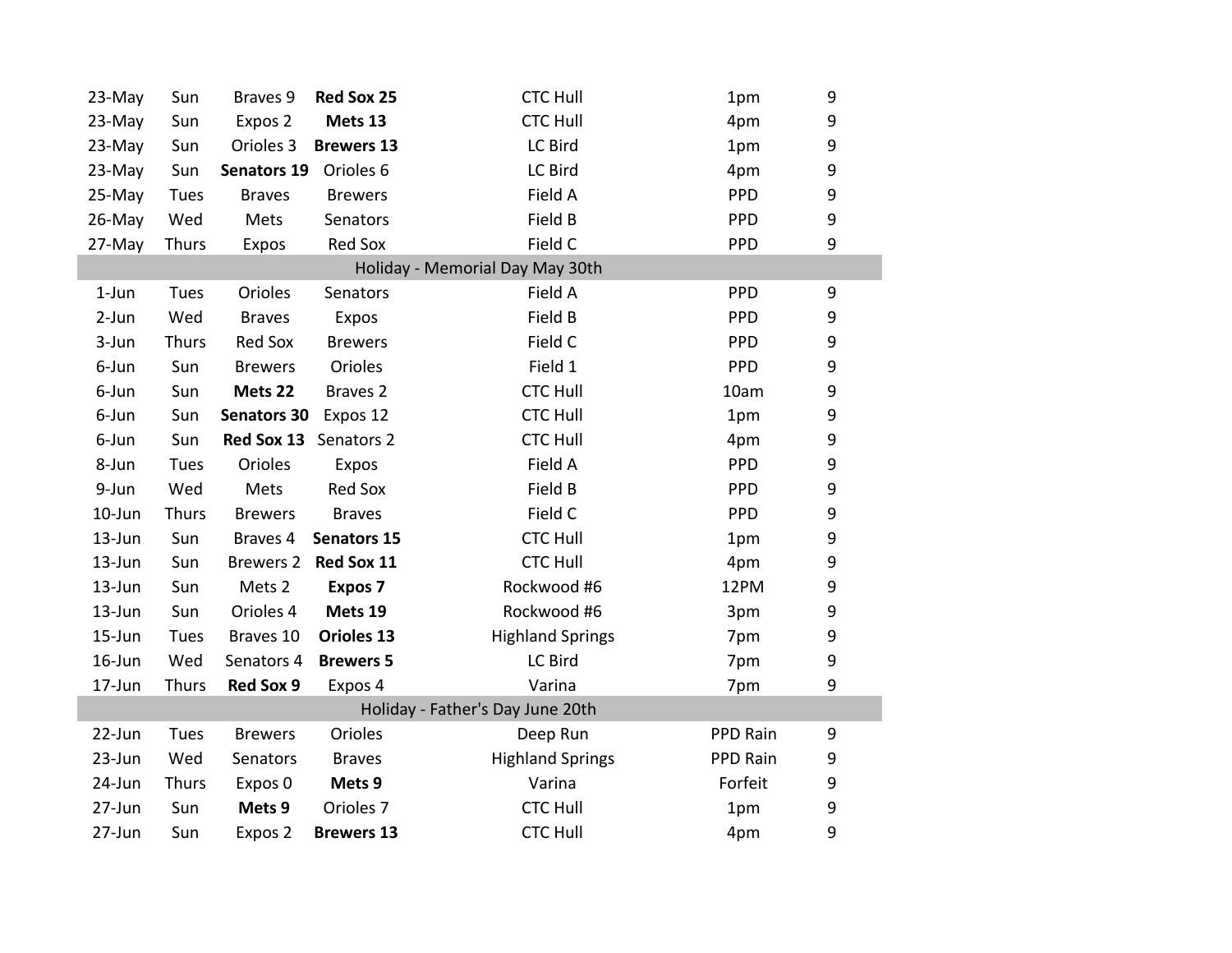| 27-Jun     | Sun         | Senators 2       | <b>Red Sox 9</b>  | Tuckahoe 9              | 1pm | 9                        |
|------------|-------------|------------------|-------------------|-------------------------|-----|--------------------------|
| 27-Jun     | Sun         | <b>Red Sox 5</b> | Braves 4          | Tuckahoe 9              | 4pm | 9                        |
| 29-Jun     | <b>Tues</b> | Expos 14         | Orioles 10        | Tuckahoe 9              | 7pm | 9                        |
| 30-Jun     | Wed         | <b>Brewers 2</b> | <b>Senators 9</b> | <b>Highland Springs</b> | 7pm | 9                        |
| $1$ -Jul   | Thurs       | <b>Braves</b>    | Mets              | Varina                  | 7pm | 9                        |
|            |             |                  |                   | Holiday - 4th of July   |     |                          |
| 6-Jul      | Tues        | Expos 7          | Mets 11           | Deep Run                | 7pm | 9                        |
| 7-Jul      | Wed         | Red Sox 4        | <b>Brewers 5</b>  | Hermitage               | 7pm | 9                        |
| 8-Jul      | Thurs       | Orioles          | <b>Braves</b>     | <b>Highland Springs</b> | 7pm | 9                        |
| $11$ -Jul  | Sun         | <b>Red Sox</b>   | Mets              | <b>Highland Springs</b> | 1pm | 9                        |
| $11$ -Jul  | Sun         | <b>Braves</b>    | <b>Brewers</b>    | <b>Highland Springs</b> | 4pm | 9                        |
| $11$ -Jul  | Sun         | Senators         | Orioles           | <b>CTC Hull</b>         | 1pm | 9                        |
| $11$ -Jul  | Sun         | Expos            | Senators          | <b>CTC Hull</b>         | 4pm | $\mathsf 9$              |
| $13$ -Jul  | Tues        | Orioles          | <b>Red Sox</b>    | Tuckahoe 9              | 7pm | $\mathsf 9$              |
| $14$ -Jul  | Wed         | Mets             | <b>Brewers</b>    | <b>Highland Springs</b> | 7pm | 9                        |
| $15$ -Jul  | Thurs       | Expos            | Red Sox           | Deep Run                | 7pm | 9                        |
| 18-Jul     | Sun         | Mets             | Senators          | <b>Highland Springs</b> | 1pm | $\overline{\mathcal{I}}$ |
| 18-Jul     | Sun         | Mets             | Senators          | <b>Highland Springs</b> | 4pm | $\overline{7}$           |
| 18-Jul     | Sun         | Orioles          | <b>Braves</b>     | <b>CTC Hull</b>         | 1pm | $\overline{7}$           |
| 18-Jul     | Sun         | Expos            | Orioles           | <b>CTC Hull</b>         | 4pm | 7                        |
| 18-Jul     | Sun         | <b>Brewers</b>   | <b>Red Sox</b>    | Dodd Park #2            | 1pm | $\overline{7}$           |
| 18-Jul     | Sun         | Red Sox          | <b>Brewers</b>    | Dodd Park #2            | 4pm | $\overline{7}$           |
| 20-Jul     | <b>Tues</b> | Senators         | <b>Braves</b>     | Godwin *Rec             | 7pm | 9                        |
| $21$ -Jul  | Wed         | Expos            | Red Sox           | Deep Run                | 7pm | $\mathsf 9$              |
| $22$ -Jul  | Thurs       | <b>Brewers</b>   | Orioles           | Dodd Park #2            | 7pm | 9                        |
| $25$ -Jul  | Sun         | Senators         | Orioles           | <b>CTC Hull</b>         | 1pm | $\overline{7}$           |
| $25$ -Jul  | Sun         | Orioles          | Senators          | <b>CTC Hull</b>         | 4pm | $\overline{7}$           |
| $25$ -Jul  | Sun         | <b>Red Sox</b>   | Mets              | LC Bird                 | 1pm | $\overline{7}$           |
| $25$ -Jul  | Sun         | Mets             | Red Sox           | LC Bird                 | 4pm | $\overline{7}$           |
| $25$ -Jul  | Sun         | <b>Brewers</b>   | <b>Braves</b>     | Rockwood #6             | 1pm | $\overline{7}$           |
| $25 -$ Jul | Sun         | <b>Braves</b>    | <b>Brewers</b>    | Rockwood #6             | 4pm | $\overline{7}$           |